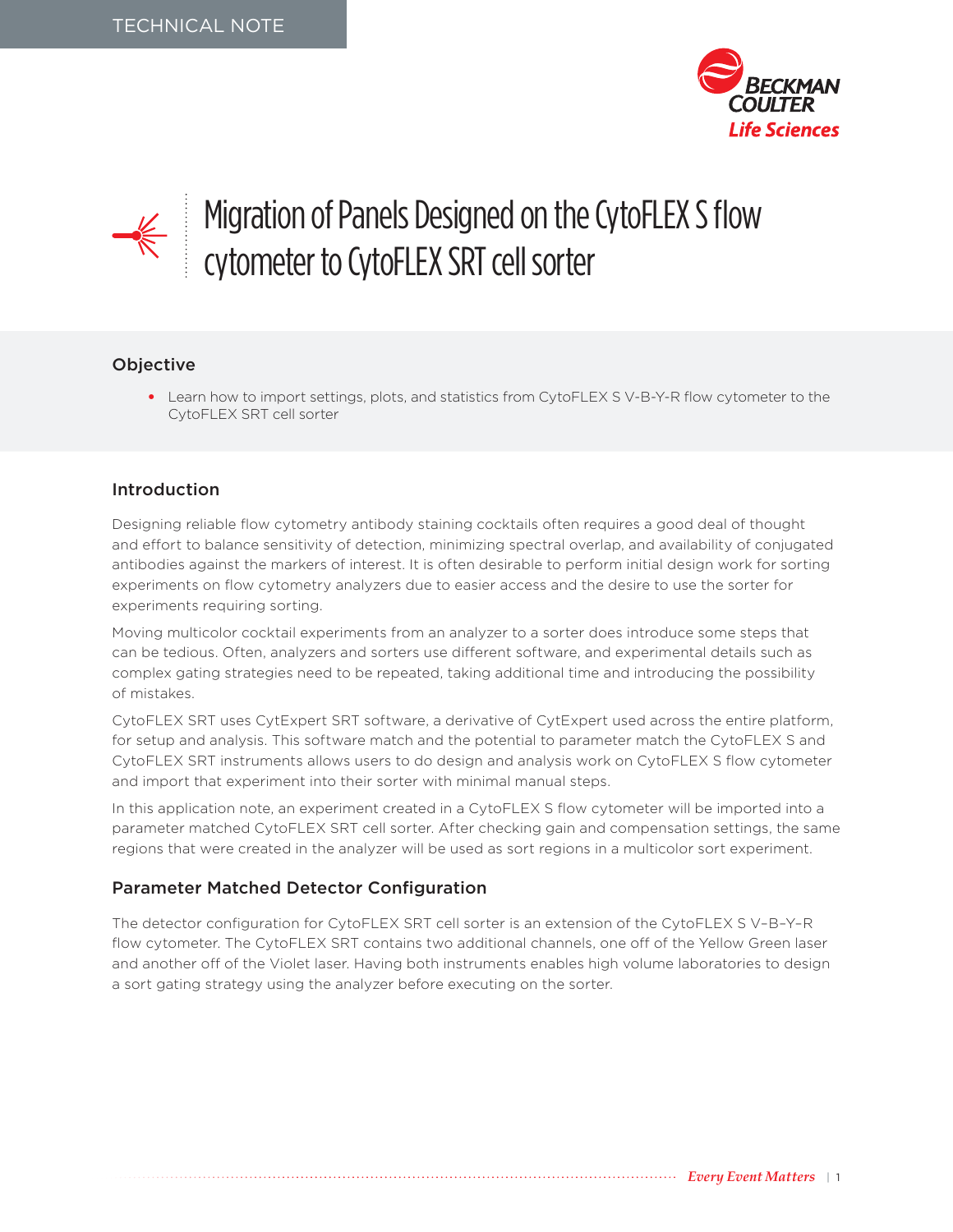|                                            |            | <b>Blue</b><br>$(488$ nm $)$ |            | Red (638 nm) |            |            |            | Yellow Green (561 nm) |            |            |            |            | Violet (405 nm) |            |            |
|--------------------------------------------|------------|------------------------------|------------|--------------|------------|------------|------------|-----------------------|------------|------------|------------|------------|-----------------|------------|------------|
| <b>CYTOFLEX SRT</b>                        | 525/<br>40 | 690/<br>50                   | 660/<br>10 | 712/<br>25   | 780/<br>60 | 585/<br>42 | 610/<br>20 | 675<br>30             | 710/<br>5C | 780/<br>60 | 450/<br>45 | 525/<br>40 | 610/<br>20      | 660/<br>10 | 780/<br>60 |
| <b>CYTOFLEX S</b><br><b>V-B-Y-R SERIES</b> | 525/<br>40 | 690/<br>50                   | 660/<br>10 | 712/<br>25   | 780/<br>60 | 585/<br>42 | 610/<br>20 |                       | 690<br>50  | 780,<br>60 | 450/<br>45 | 525/<br>40 | 610/<br>20      | 660/<br>10 |            |

Figure 1. Comparison of Fluorescence Detectors. The detector channels for both the CytoFLEX SRT (top row) and the CytoFLEX S V-B-Y-R flow cytometer (bottom row) are compared. The CytoFLEX SRT contains two additional channels, one from the Yellow Green laser and one from the Violet laser.

CytExpert templates can be ported to CytoFLEX SRT to save time on instrument setup.

## Exporting an .xit file from CytExpert software

In this example, data from a CytoFLEX S flow cytometer was generated using a DURAClone IM T cell subset kit according to the instructions for use. For the initial setup and analysis the sample used was the Abnormal cell control of the ClearLLab assay. This allowed for multiple trials with a sample of known properties.

Following the gating and analysis suggestions in the instructions for use, multiple cell types can be analyzed with varying levels of expression of the markers in the unitized DURAClone dry antibody panel.

If Electronic Record Management is not installed, navigate to the folder where you have stored your experiment. By default this is C:\Users\xxxxxxxx\Documents\CytExpert Data\.

Locate the .xit (CytoFLEX experiment file) and its associated file folder where .fcs files are stored.

| ∧<br>Name       | Date modified     | Type        | Size   |
|-----------------|-------------------|-------------|--------|
| abn control     | 2/22/2021 6:17 PM | File folder | 186 KB |
| abn control.xit | 2/22/2021 6:05 PM | XIT File    |        |

Figure 2. Required Folder Structure. CytExpert expects the fcs files to be stored in a folder with the same name as the xit file.

IMPORTANT: the .xit file and the file folder both must be present in the same folder for conversion to complete successfully.

If it isn't desirable to transfer the .fcs files, save a copy of the experiment and remove the tube files from the copy.

Move this file to your portable drive or however you would like to transfer the files. Save the file on the hard drive of the CytoFLEX SRT workstation.

If Electronic Record management (ERM) in installed, .xit files and their associated folders have scrambled names. To retain the information, export the .xit files and folders needed using the Export Experiment option in the Experiment Explorer.

**IMPORTANT:** For files to successfully export, the experiment must not be open. If the experiment you wish to export is open select "Close Experiment" from the file menu.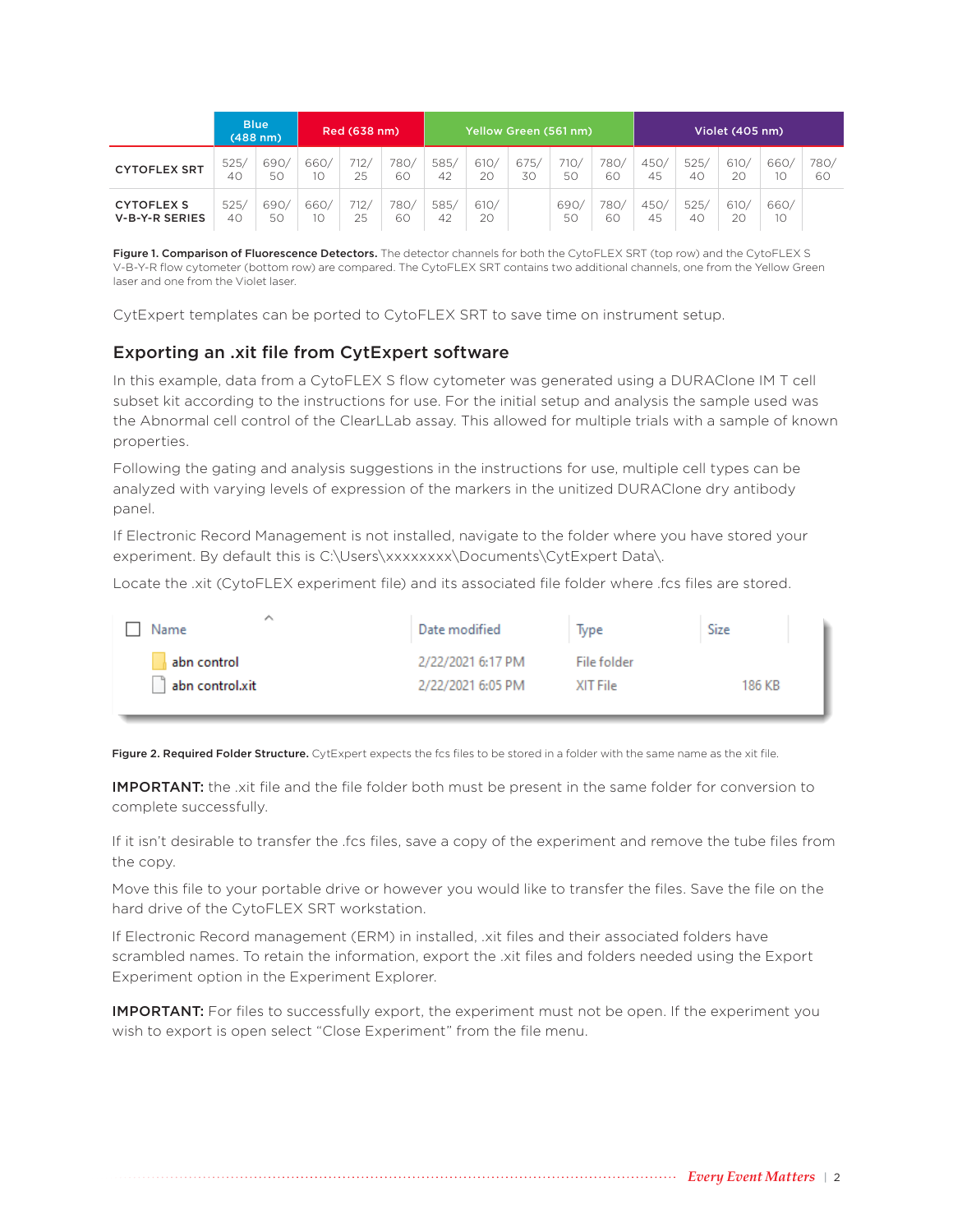## Converting an .xit file into an .xits Experiment in CytExpert SRT software

Open CytExpert SRT software. From the file menu select Convert CytExpert Experiment. Using the top "browse" button locate the .xit file you wish to convert. Use the bottom "browse" button to navigate to the location you would like to store the .xits file. By default these are stored at C:\Users\xxxxxxx\ Documents\CytExpert Data\

| CytExpert SRT(Default-Configuration)  |            |                              |          |
|---------------------------------------|------------|------------------------------|----------|
| File Cytometer QC/Standardization Son |            |                              |          |
| New Experiment                        | $Ctrl + N$ |                              |          |
| New Experiment from Template          |            |                              |          |
| New Experiment from FCS               |            |                              |          |
| New Compensation                      |            |                              |          |
| Open Experiment                       | $Ctrl + O$ |                              |          |
| Open Compensation                     |            |                              |          |
| Convert CytExpert Experiment          |            |                              |          |
| Save                                  | $Ctrl + S$ |                              |          |
| Save As                               |            |                              |          |
| Save as Template                      |            |                              |          |
| Import FCS File                       |            |                              |          |
| Export FCS File                       |            | Convert CytExpert Experiment | $\Sigma$ |
| Recent                                | ٠          | <b>CytExpert Experiment:</b> | Browse   |
|                                       |            | New Experiment:              | Browse   |
| <b>Recent Template</b>                | ٠          |                              |          |
| <b>Recent Compensation</b>            | ٠          |                              |          |

Figure 3. Convert CytExpert Experiment. Series of menues requried for conversion of CytExpert file to CytExpert SRT file.

Click OK, and the file conversion will begin. All .fcs files in the original folder are converted and displayed. Settings such as gain, threshold, and display settings are brought into the new .xits file. All plots, tables, and notations are also brought into the new .xits file.

The figures below show the same experiment before and after conversion.



Figure 4. Data Displayed in CytExpert. Data was acquired on a CytoFLEX SV-B-Y-R instrument. Plots, gates, regions, and statistics were created and applied to four samples.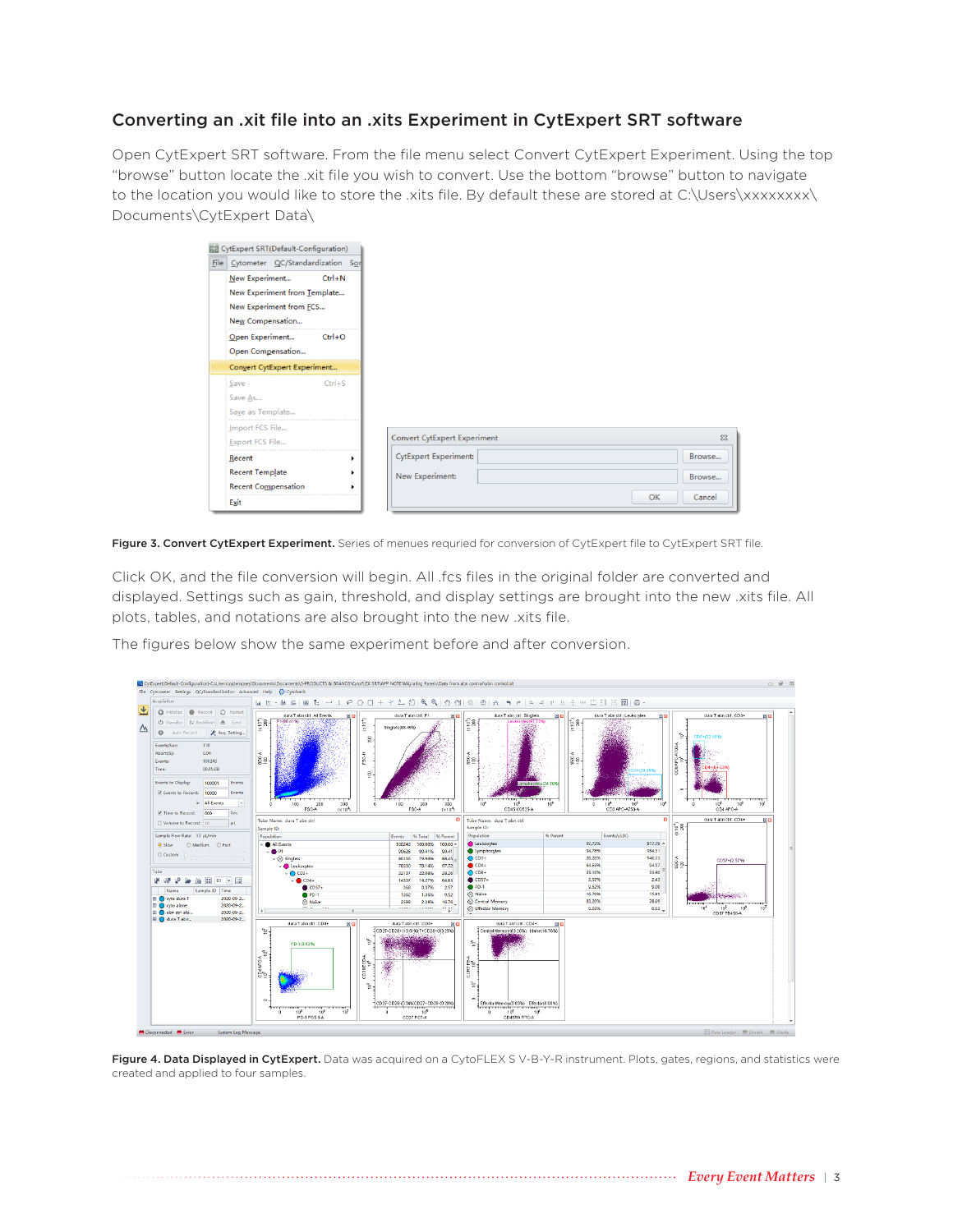

Figure 5. Converted Data Displayed in CytExpert SRT. Files shown in figure 5 were converted into CytExpert SRT files. All plots, gates, regions, and statistics tables have been converted and displayed in the interface. The Tube workspace shows all samples from the original file have been ported over.

Although the CytoFLEX SRT cell sorter and the CytoFLEX Platform of analyzers are very similar, changes in gain and/or compensation may be needed to place populations in the desired locations on the plots. The standardization workflow available on the CytoFLEX Platform can be used to adjust gains to place reference material fluorescence in the same location on the two instruments. For the best compensation performance, running compensation controls on the CytoFLEX SRT and applying them to the converted experiment is recommended.

Making use of the CytoFLEX Platform's Compensation Library feature, these compensation controls can be run at any time and stored. Compensation can then be converted based upon the new gains applied after conversion and standardization.

For more details on Standardization in CytoFLEX Platform instruments please see the Instructions for Use for the CytoFLEX Platform or the CytoFLEX SRT Cell Sorter.

#### Tips for Success

- Make certain that parameters match for the easiest experience. Matching means the same laser line for excitation and channel name. Channels that do not match will be blanked and regions will need to be redrawn.
- The CytoFLEX S V–B–Y–R flow cytometer has the same 4 lasers as the CytoFLEX SRT and has the most potential for experiment conversion.